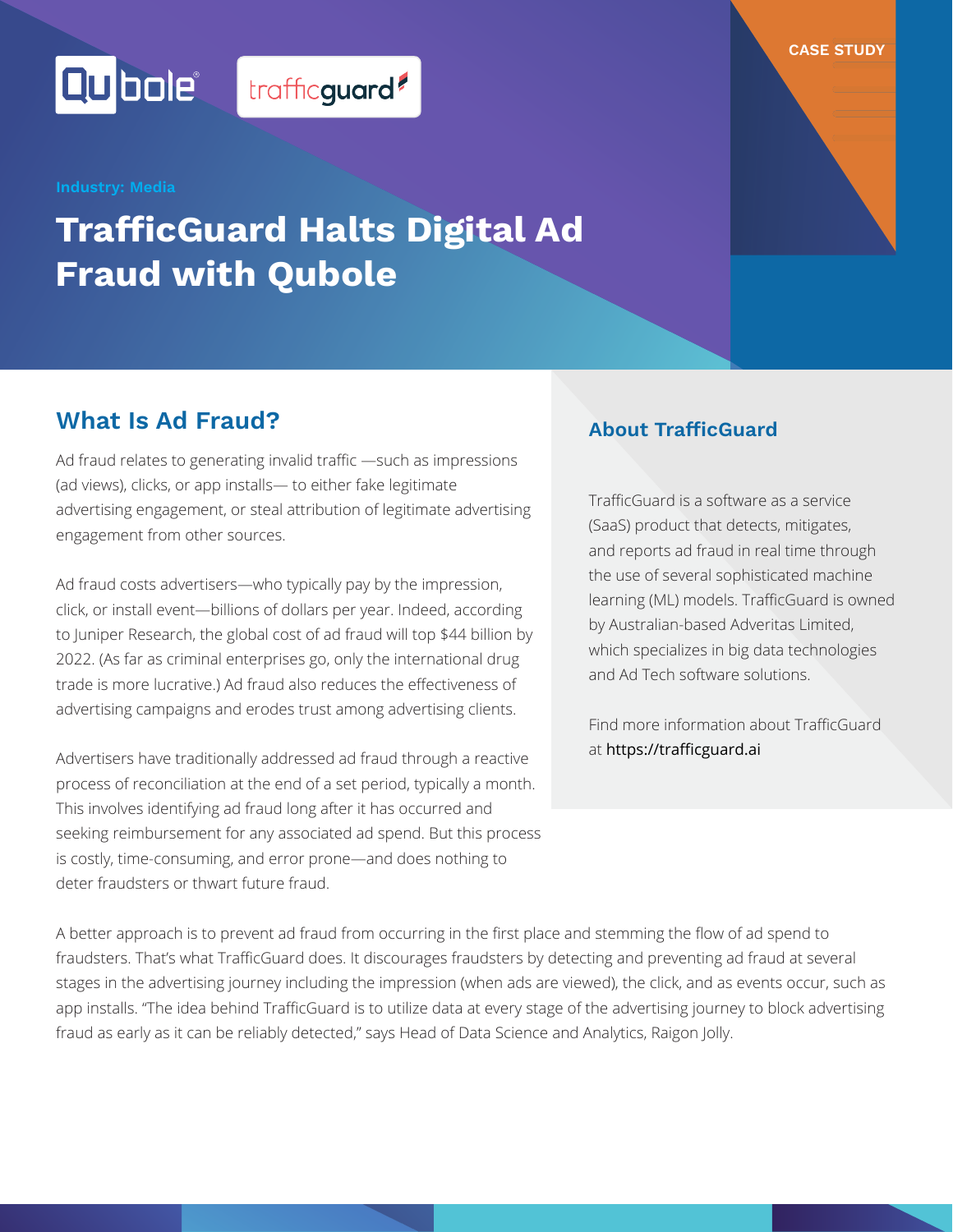### **Business Problem Overview**

"Ad fraud is trying increasingly to resemble human behavior," says Jolly. So, "in order to reliably detect something that is continuously evolving, the technology must be very sophisticated. We have a rapid rate of development so we needed tools that simplify and streamline infrastructure management so that we can focus on developments that our clients directly benefit from.

TrafficGuard relies on big data processing to detect and prevent ad fraud, which requires a robust infrastructure. So, early in the product-development process, TrafficGuard turned to Qubole to provide a cloud-native data processing infrastructure that would guarantee the scalability and cost efficiencies required.

### **Assembling the Infrastructure**

Detecting and preventing ad fraud in near-real time means processing considerable amounts of data. Rather than attempting to build and manage the architecture themselves, the TrafficGuard team opted to partner with Qubole from the start.

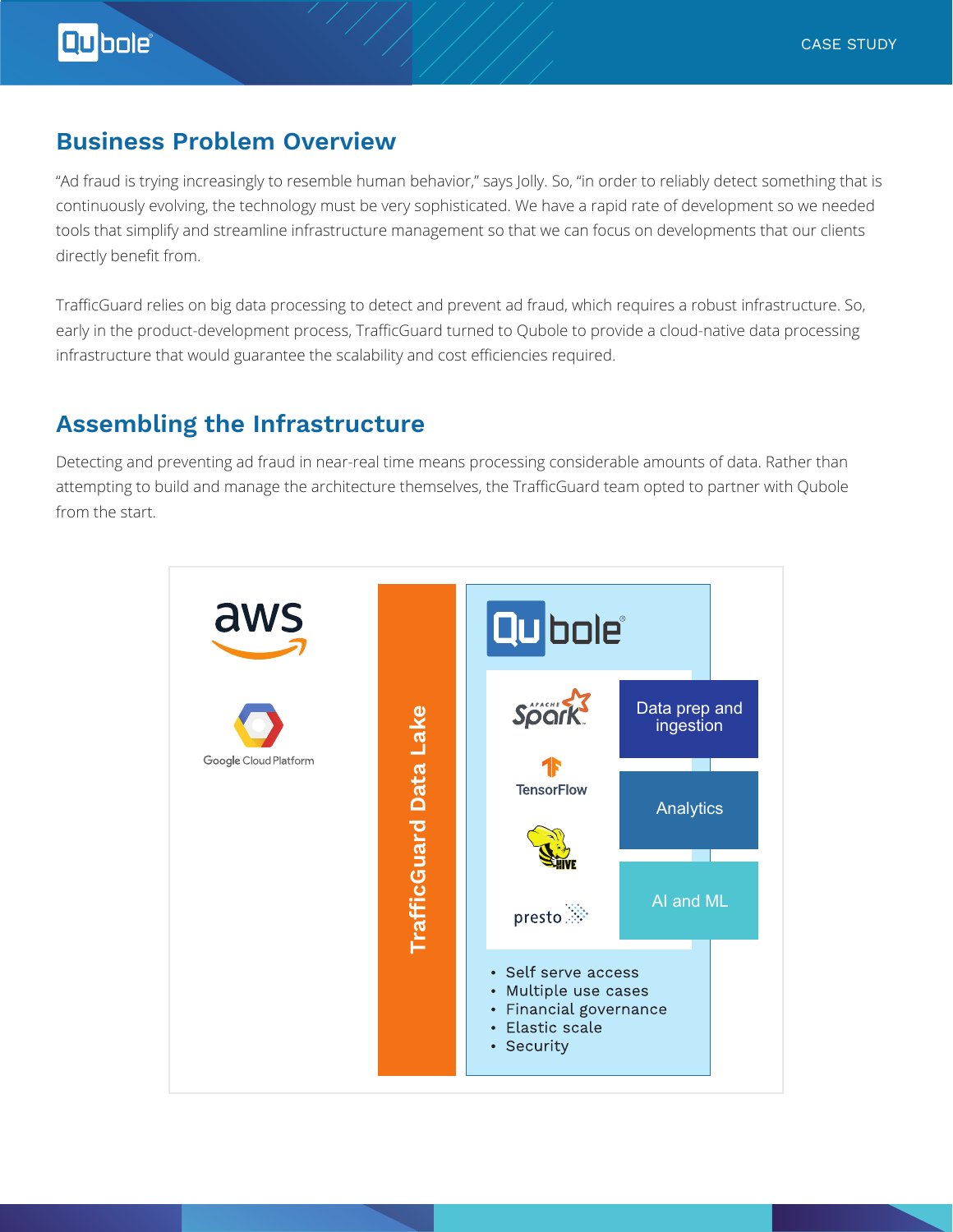Qubole

Senior engineer Pravin Todkar says that Qubole enabled TrafficGuard to bring their innovative fraud prevention to market much more quickly. "It would have been really difficult to build TrafficGuard without Qubole," he observes. Moreover, Qubole empowered the TrafficGuard team to "focus on product innovation rather than infrastructure management," says Todkar. This has yielded concrete benefits, like quicker development turnaround times. It has also resulted in less tangible rewards, such as fostering a culture of innovation—which in turn inspires team members to take risks and helps attract and retain top talent. Faster time to market and an innovative culture—that's a recipe for success.

## **Boosting Efficiency and Keeping Costs Down**

TrafficGuard processes approximately 1 billion data transactions a day—roughly 10 terabytes and is rapidly scaling, over the last 6 months they have seen a 12 X increase. Some of these data transactions are essentially constant and require always-on clusters. But other data transactions spike at unpredictable times. For these, TrafficGuard employs AWS Spot instances through Qubole's Intelligent Spot Management capabilities. "Spot instances are really helpful," says Todkar. "With spot instances, it takes only a second to spin up clusters and start running workloads."

Spot instances improve efficiency and keep costs down. They achieve this by aggressively downscaling as soon as the workload is complete—meaning that TrafficGuard never pays for idle clusters. And because all this upscaling and downscaling occurs automatically in Qubole—based on workloads, job priority, or SLAs—the company saves on labor costs, too. That is, rather than taking on new hires to manage all these (and other) operations, "we've been able to achieve more with the DevOps resources we currently have," says Jolly.

On top of all that, says Todkar, "Qubole has an excellent customer support team. Their expert opinion comes in handy at times when we face technical issues."

*Qubole has helped us federate<br>data, manage data pipelines,*<br>streamline infrastructure<br>management and leverage ope *data, manage data pipelines, streamline infrastructure management and leverage open source technologies to support our efforts in building enterprise-grade ad fraud prevention.*

#### **Pravin Todkar** Senior Engineer, AI, Data, and

Cloud Solutions

*We are a growing business with new clients coming onboard frequently. The nature of digital advertising is that traffic volumes can be volatile, fluctuating with little warning. For fraud detection and other business needs, Qubole handles fluctuations of data with autoscaling. Spot instances are really helpful in terms of managing cost.* "

#### **Pravin Todkar**

Senior Engineer, AI, Data, and Cloud Solutions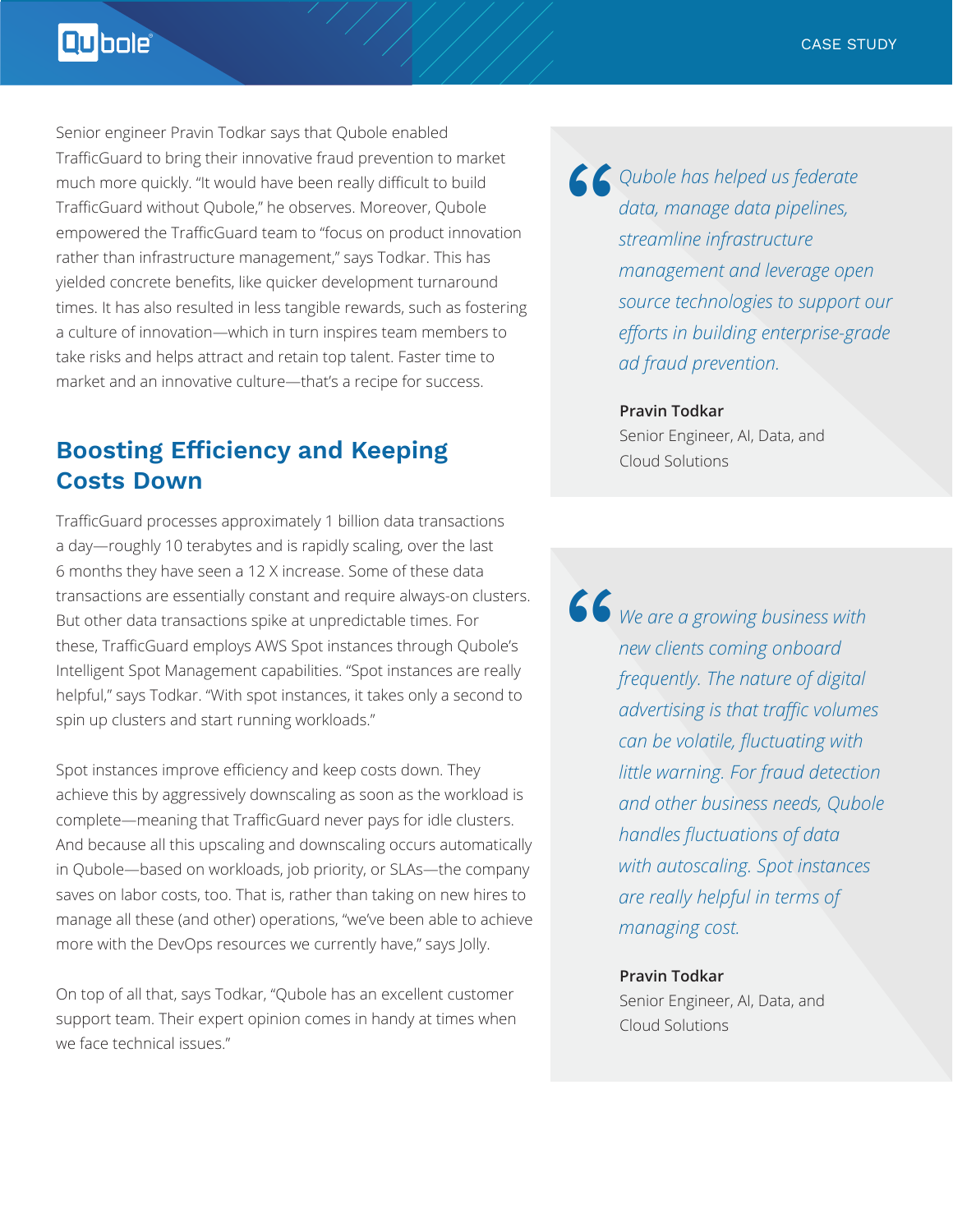### **Working with Other Tools**

Qubole serves as the foundation for TrafficGuard, powering various technologies such as Apache Spark (for processing data jobs), Apache Airflow (for managing data pipelines), Presto and Hive (for analytics), among others. But TrafficGuard requires several other tools, either integrated with or downstream from Qubole—like Druid, Elasticsearch, Redis, Tableau, and other analytics and AI frameworks from Google Cloud Platform (GCP) and Amazon Web Services (AWS)—to deploy machine learning models that detect ad fraud, generate reports for the TrafficGuard team and its clients, and deliver proactive fraud detection alerts.

### **Looking Ahead**

Many solutions designed to combat ad fraud rely on tools like rules engines and IP blacklists to detect it. But, these tools present two critical limitations. First, these tools look for known indicators of ad fraud, so are not suitable for detecting new fraud tactics as they evolve. This leaves advertisers exposed to new forms of fraud. Second, these tools may flag valid impressions, clicks, or install events as fraudulent. These false positives can result in valid traffic being removed, legitimate supply sources not receiving due payment, and advertising campaigns' effectiveness compromised.

To overcome these limitations, the TrafficGuard team has turned to sophisticated machine learning models. Management of data pipelines and infrastructure to support this effort is streamlined with Qubole. These models analyze combinations of indicators over time and across devices to detect fraud as it evolves as well as mitigate false positives. When used in concert with rules engines and blacklists, TrafficGuard's models provide far greater protection against both known and unknown forms of ad fraud.

So far, the TrafficGuard team has developed more than 10 machine learning models for use in fraud detection—a number "that is expected to increase significantly in the near future," says Todkar.

*Given our fast pace of growth, our data needs are ever increasing. Scale and reliability are integral to our solution, as is continuous innovation to keep ahead of sophisticated fraud. Using Qubole, our infrastructure automatically adapts so the team can focus on developments that our customers can see.* "

#### **Pravin Todkar**

Senior Engineer, AI, Data, and Cloud Solutions